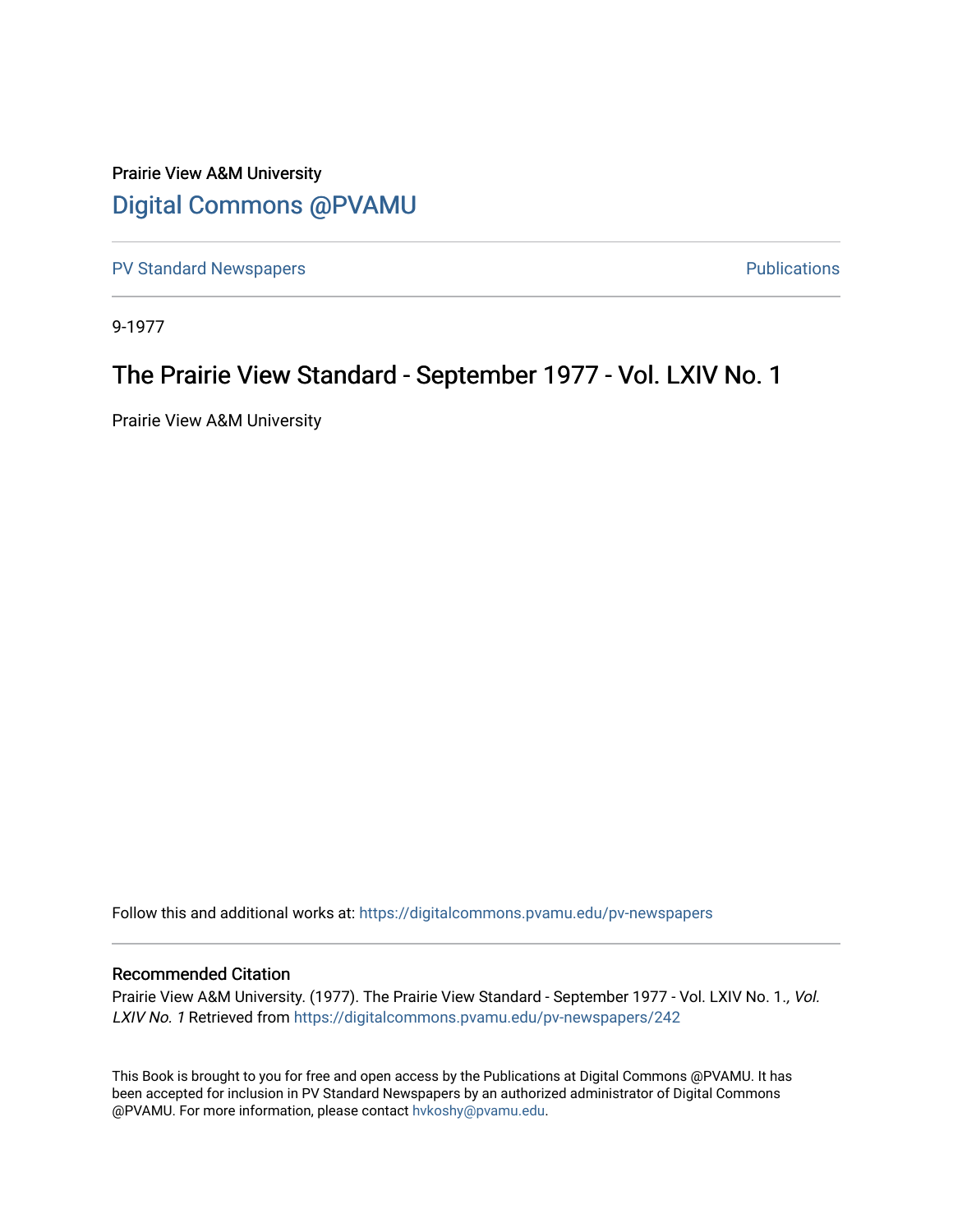



## **Home Economics Graduate To Be Featured in Co-ed Magazine**

PV-ite Brenda Jackson's career as a consumer services representative for Dallas Power & Light Company will serve as an inspiration to thousands of high school students across the country in October.

That month, Miss Jackson will be featured in Co-ed Magazine's "Job Focus" column. Co-ed, a publication of Scholastic magazines, is directed to high school students interested in home economics and related fields.

Employed with DP&L since 1972, Miss Jackson told Co-ed that college home economics majors should include courses on electric equipment, writing and speech if they want to work in consumer areas of electric utilities today.

In her job at DP&L, Miss Jackson works directly with customers

# **Homecoming Week Activities Announced**

Homecoming Week 1977 is October 24-30.

Many special activities are scheduled throughout the week, beginning Monday, October 24. Departmental and student activities will run daily throughout the week, including exhibits, demonstrations, dramatics, concerts and social events of all types. Major events before the weekend include the Annual Homecoming Convocation and the Coronation of Miss Prairie View .

The Annual Bonfire, pep rally, mock funeral, alumni reception, pigskin revue and breakfast dance will lead into the big day October 29 when the PV Panthers will meet Mississippi Valley in the Homecoming football game on Blackshear Field.

Reunion Classes include 1907, 1917, '27, '37, '47, '57, and 1967 . The lead class is 1967.

The call is out for all Prairie View alumni, ex-students, and friends to "join in the festivities" on the Hill."

# **Honors Week-September 18-24**

Honors Week was observed at the University on September 18-24. The purpose of Honors **Week** was to focus attention of the entire student body and faculty on the importance of academic achievements. The annual project is a joint effort by students and faculty, President Thomas stated in announcing the observance.

The Academic Honors Convocation held on September 22 at 10:00 a.m. and the President's dinner for Honor Students were highlights of the week.

by phone, letter, group meetings and classrooms to explain the safe and efficient operation of electric appliances, heating and cooling equipment. She is also called on to give demonstrations on how to apply energy conservation standards to homes and apartments.

# **Nurses Capping Ceremonies Held**

A part of the 42 student nurses are pictured who recently received "Caps", a symbol of having completed requirements to enter the clinical stage of the nursing program. Shown at center are Dean of Nursing, Dr. Jewellean Mangaroo and President A. I. Thomas, who delivered the keynote address for the occasion.

The annual event was held on September 16 at The College of Nursing Clinical Center on the Southwest Freeway in Houston.